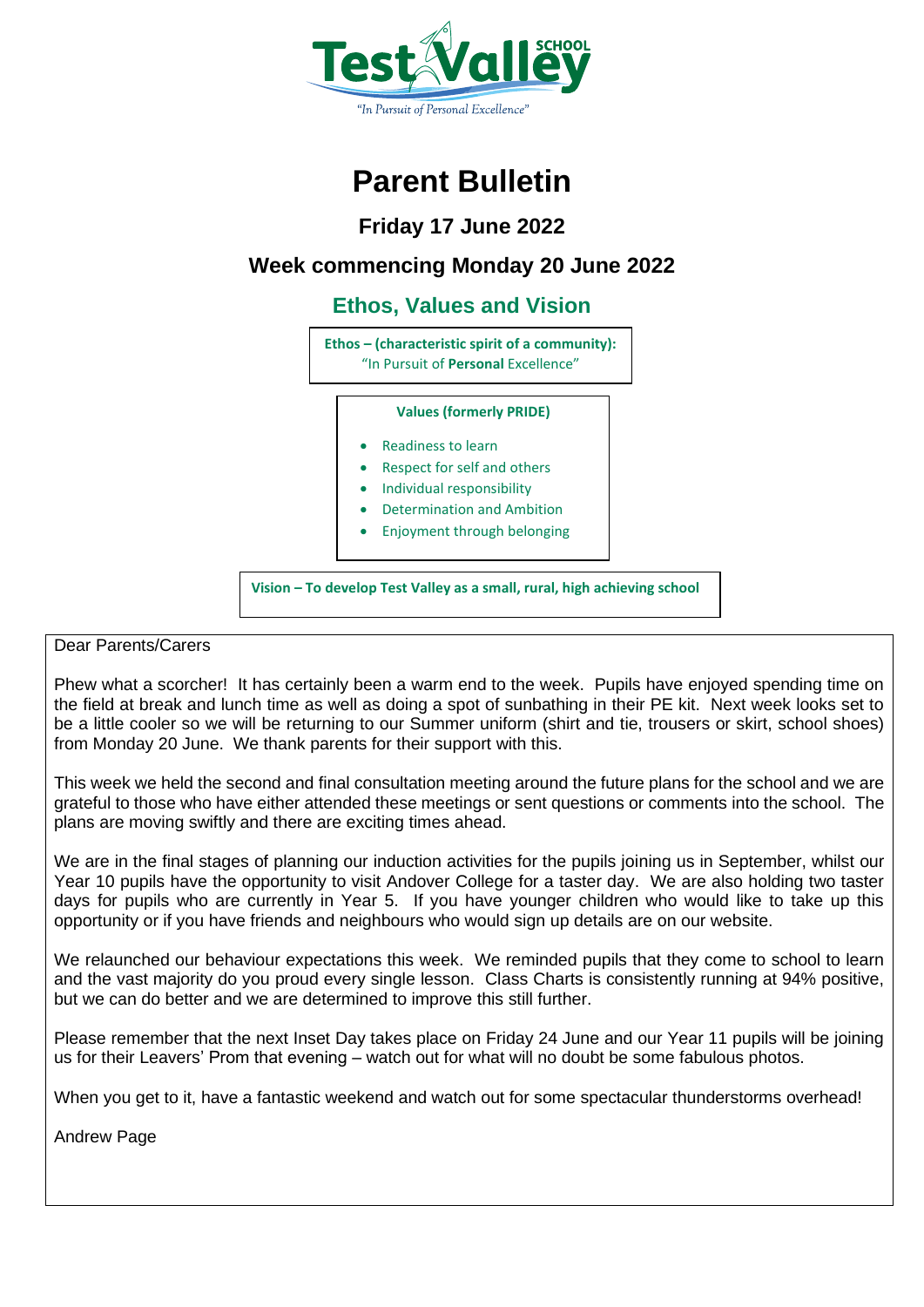| <b>Forthcoming Dates:</b>                                                                                                                                                                                                                                                                                                                                                                                                                                                                                              |                                                                                         |                                                                             |
|------------------------------------------------------------------------------------------------------------------------------------------------------------------------------------------------------------------------------------------------------------------------------------------------------------------------------------------------------------------------------------------------------------------------------------------------------------------------------------------------------------------------|-----------------------------------------------------------------------------------------|-----------------------------------------------------------------------------|
| Monday 20 June – GCSE and year 10 exams continue<br>Friday 24 June - INSET Day<br>Friday 24 June - Yr 11 Prom<br>Monday 27 June - Year 6 Induction Evening<br>Tuesday 28 June - Year 6 Induction Day<br>Tuesday 28 June - Yr 10 Andover College Taster Day<br>Wednesday 6 July & Thursday 7 July - Year 5 Taster Days<br>Monday 11 <sup>th</sup> July - PSHE Day<br>Tuesday 12 July - Sports Day<br>Wednesday 13 July - Reserve Sports Day<br>W/c 18 July - Summer Celebration Trips<br>Thursday 21 July - End of Term |                                                                                         |                                                                             |
| #WeAreTestValley                                                                                                                                                                                                                                                                                                                                                                                                                                                                                                       |                                                                                         |                                                                             |
| More about all the activities occurring in and out of lessons at Test Valley School can be found on our Facebook<br>page, Twitter Feed and Instagram Account. Reshares and likes are always appreciated!                                                                                                                                                                                                                                                                                                               |                                                                                         |                                                                             |
| Andrew Page<br>Headteacher<br>pagea@testvalley.hants.sch.uk                                                                                                                                                                                                                                                                                                                                                                                                                                                            | Sarah Botwright<br><b>School Business Manager</b><br>botwrights@testvalley.hants.sch.uk | Nicky Osborne<br>Assistant Headteacher<br>osbornen@testvalley.hants.sch.uk  |
| Anna Collins<br>Assistant Headteacher<br>collinsa@testvalley.hants.sch.uk                                                                                                                                                                                                                                                                                                                                                                                                                                              | Steve Langdown<br>Head of KS4 and Senior Leader<br>st langdowns@testvalley.hants.sch.uk | Ali Wheeler<br>SENDCO and Senior Leader<br>wheelera@testvalley.hants.sch.uk |

#### Venue Hire

Do you require a room for a meeting or sports event? School facilities are available to hire outside of the school day. Please email [leisure@testvalley.hants.sch.uk](mailto:leisure@testvalley.hants.sch.uk) for all enquiries.

#### Strategic Partnership

The Governors would like to thank the parents who attended the second consultation open evening last Monday 13th June. They were able to hear from and put their questions to the CEO of HISP and Caroline Lowing, the incoming Head of School from September. Although there are no more consultation events scheduled, you can still comment up until 21<sup>st</sup> June, which is when the consultation period closes. Just a reminder that there is a list of FAQs that can be found under the "Letters Home" section of the website and you can send in any additional questions you may have by emailing [info@testvalley.hants.sch.uk](mailto:info@testvalley.hants.sch.uk)

#### Post 16 Transport Information Hants Gov

**Post-16 pupils, new and existing** - There is no automatic eligibility to transport assistance for post-16 students. If a parent feels that they are eligible and wishes to apply for transport for their child to attend either a school's own post-16 unit or a college, they will need to complete a Discretionary Travel Request Form. This applies to all new and existing students, even those currently receiving transport assistance. **The deadline for online applications is 30 July 2022.**

To contact the Transport Team, email [school.transport@hants.gov.uk](mailto:school.transport@hants.gov.uk) or phone 01962 846924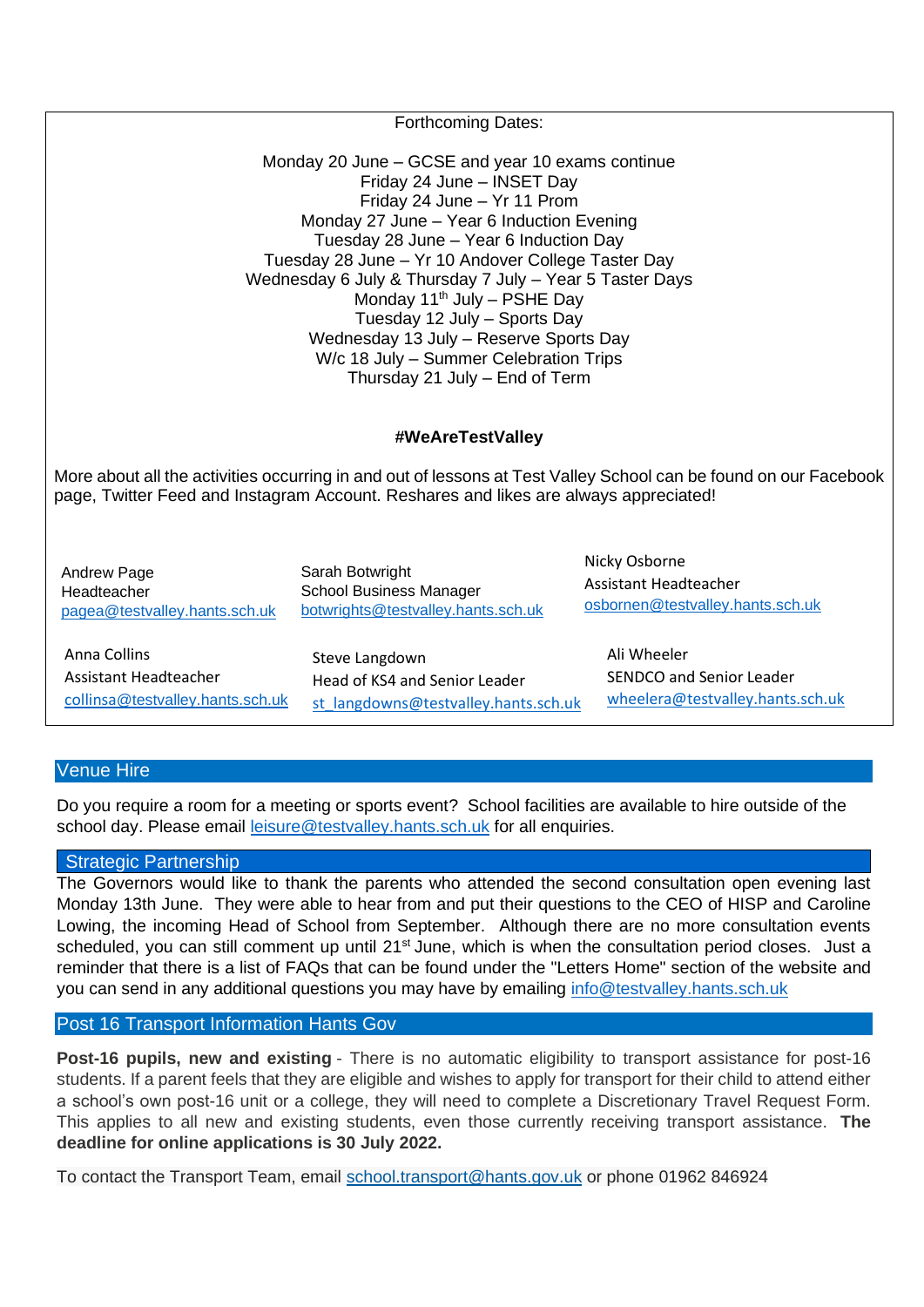



# *STEM in the News*

### Europe's 'largest ever' predator dinosaur found on Isle of Wight



[Europe's 'largest ever' predator dinosaur](https://www.bbc.co.uk/news/uk-england-hampshire-61743759)  [found on Isle of Wight -](https://www.bbc.co.uk/news/uk-england-hampshire-61743759) BBC News

*What do YOU think?*

*STEM Pupil of the week: Amelie S Year 9 STEM Subject: Computer Science Date: 13 June 2022*

#### Year 9 Prefect Applications

Further to our recent communications, the Year 9 Prefect Application form is now available as an assignment on Teams. Closing date for applications is this **Sunday 19th June.**

#### Forthcoming Sports Events

**Monday 20th June** - Year 7 & 8 Andover & District Athletics @ Charlton. Pupils will return in time for the school buses.

**Thursday 30th June** - All years Andover & District Swimming Gala @ Rookwood School - Pupils will not return in time for school buses.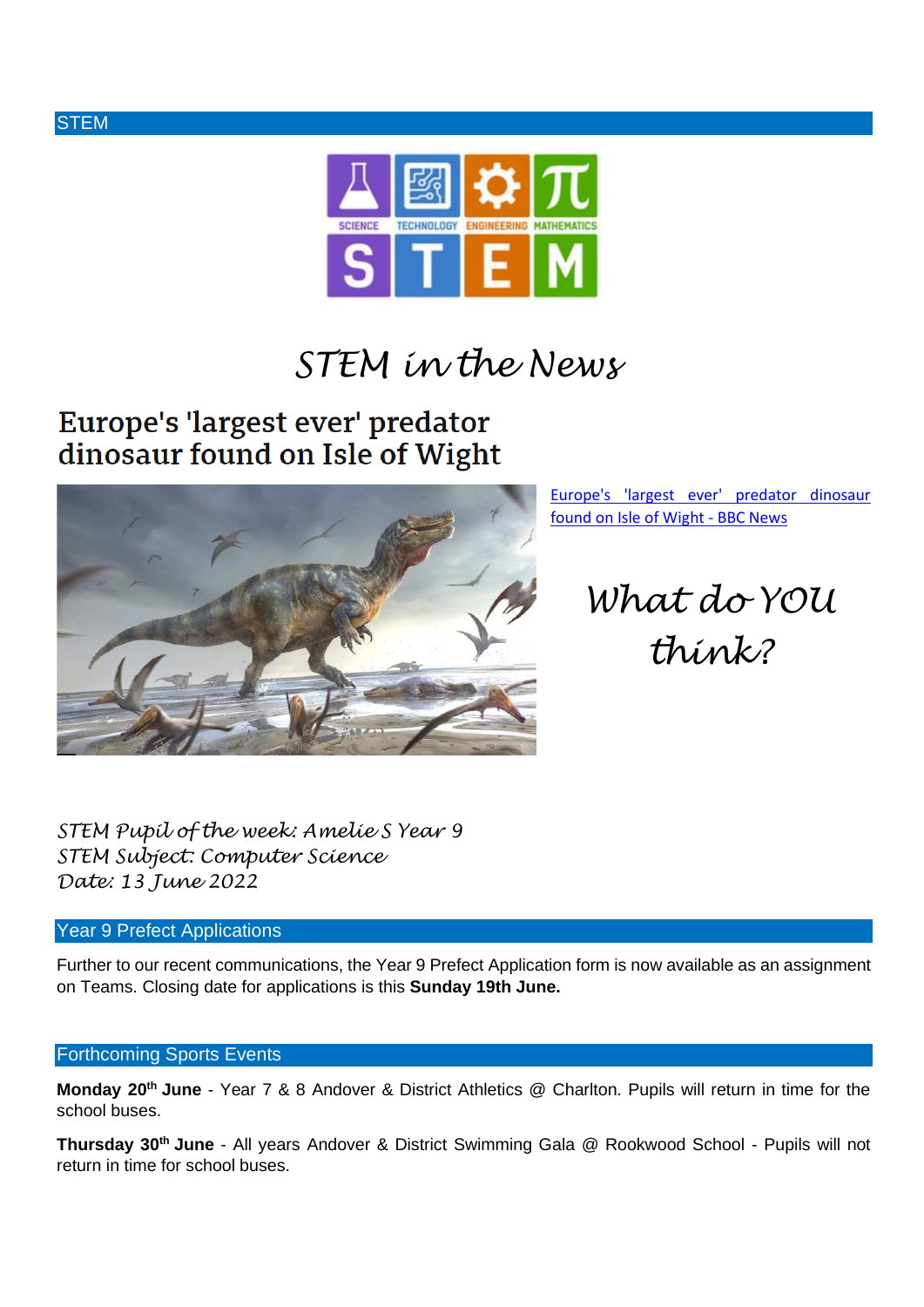#### Science Day at Clatford Primary School

Mr Holmes and 11 of our yr8 students led a science activity with Clatford primary school for their science day on Tuesday 7<sup>th</sup> June.

Years 4,3,5 and 6 were faced with the challenge of identifying the acids, alkalis and neutral liquids in common household substances. Mr Holmes 'inadvertently' lost the labels to some dangerous chemicals and 'poisoned' two of his students! Fortunately, with the help of our students Catford's pupils used red cabbage juice to test and identify the correct bottles.

A big thanks to the fantastic yr8 scientists, ambassadors, and actors.

Freddie A Taylor C Bethany H Oliver L-C Angel M Megan R Elliot W Rosie W Darcie Y Eleanor Y Evie K Phew!

(No animals were harmed in this scenario)

#### **Library**

#### **Relax & Read 2022**

Hampshire School Library Service have compiled a great selection of great books to read while relaxing, which can be found on Teams. Please contact Mrs Lowin on [lowins@testvalley.hants.sch.uk](mailto:lowins@testvalley.hants.sch.uk) if you would like a copy of any of these books.

[Mrs S Lowin: Read & Relax 2022](https://teams.microsoft.com/l/message/19:95780e0035194f5b872f8724b3146374@thread.tacv2/1655211101216?tenantId=2cdb75e9-a9e2-4f94-8a91-31aa0ee5ee4a&groupId=c088d601-384a-411e-ae10-3a16c99f0d50&parentMessageId=1655211101216&teamName=Year%209&channelName=General&createdTime=1655211101216)

# SUMMER EΑ ALLENGI

#### **Summer Reading Challenge Volunteers**

Hampshire Libraries are now recruiting for volunteers to help with the Summer Reading Challenge. This is a great opportunity for KS4 pupils to build confidence and independence, to encourage young children to read, add some experience to their CV, as well as boosting their well-being.

If your child/ren are interested in volunteering, then please follow this link for more information and the application form:

[Summer reading challenge volunteers | Hampshire County Council \(hants.gov.uk\)](https://www.hants.gov.uk/jobs/volunteering/volunteeringopportunities/summerreadingchallenge)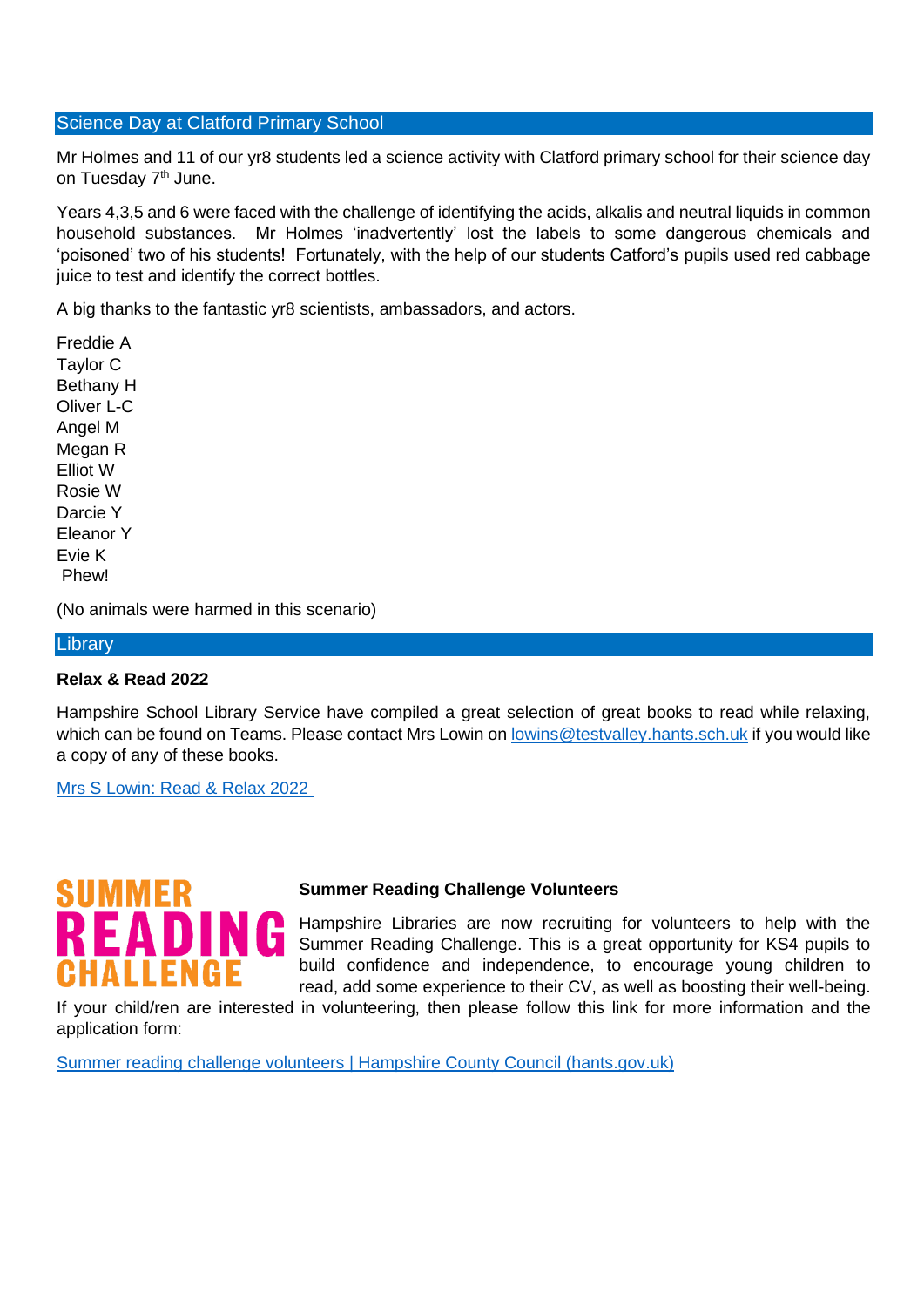Congratulations to the MFL Stars of the Month for May. We have been very impressed with your hard work and effort. Well done!



Year 7 - Violet C & Zoe B Year 8 - Harvey E & Cain F Year 9 - Emily B & Jade B Year 10 - Emma M & Ollie F



## Drama Stars of the Week (w/b 6/6/22) • 7A - Zac B, Ted That · 7B - ROCY BUG NEW  $-7C - AH$  $-8A - \text{MAE}$  $-8B-\overline{C}$  $\cdot$  91 - Riter  $\cdot$ 92 – tyler $\cdot$ •93 - Everyone  $.04$  $-6b$

Drama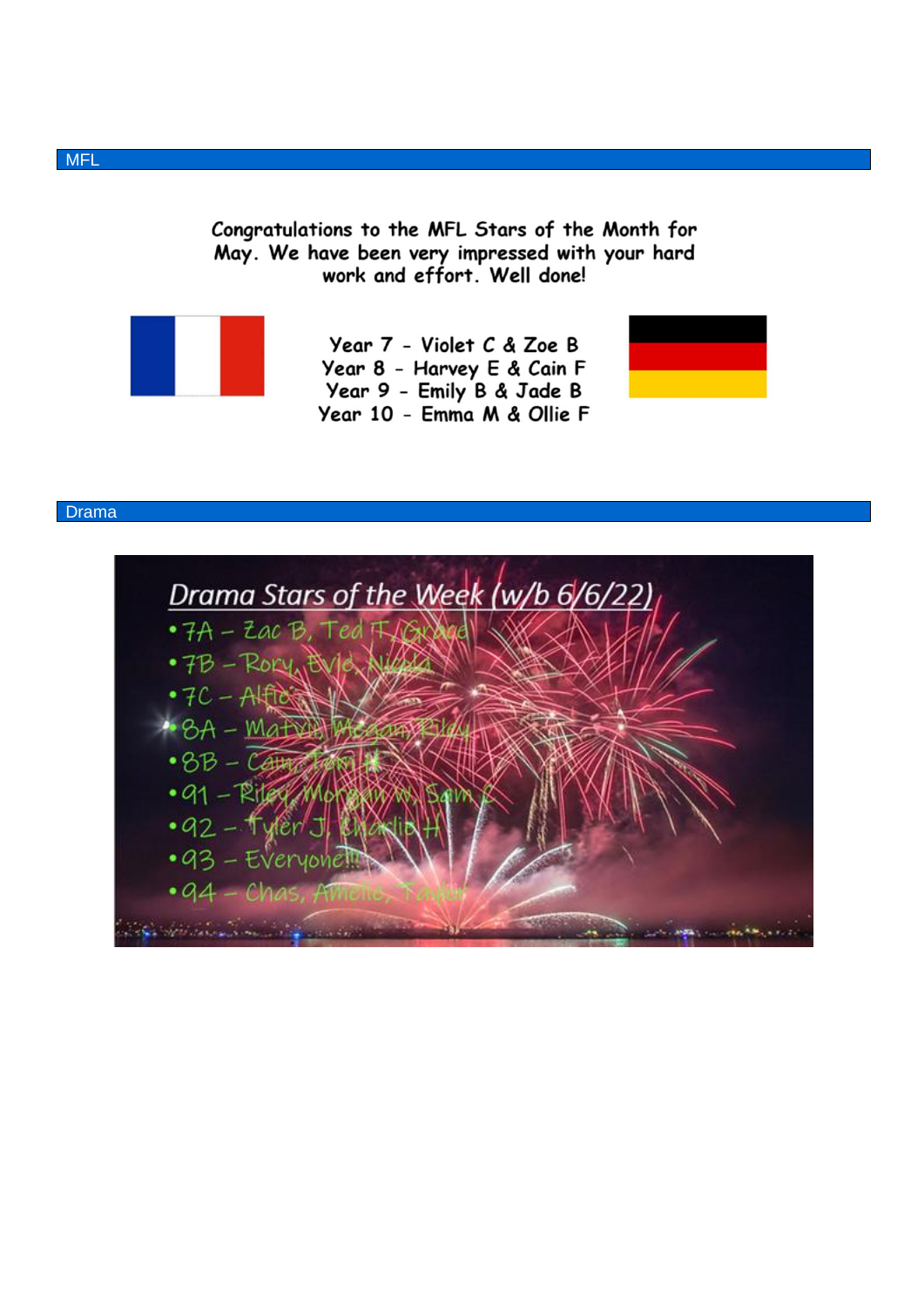#### Sparsholt Futures Day

Year 8 have had a very informative time at the Sparsholt futures event today. It has focused on careers in a range of industries including equine, animal management, rare bread and endangered animals, and forestry management.

Equine demonstrated heart rate monitoring and showed off their horse simulator.

Not just talks but live demonstrations of different types of chainsaw, felling, transferring logs and log conversion to planks.

A tree surgery demonstration with live ropework and safe tree climbing.

The laser shooting range was very popular.

Thank you Sparsholt college for organising such a fantastic insight into the wide range of career opportunities available in Landbased industries.